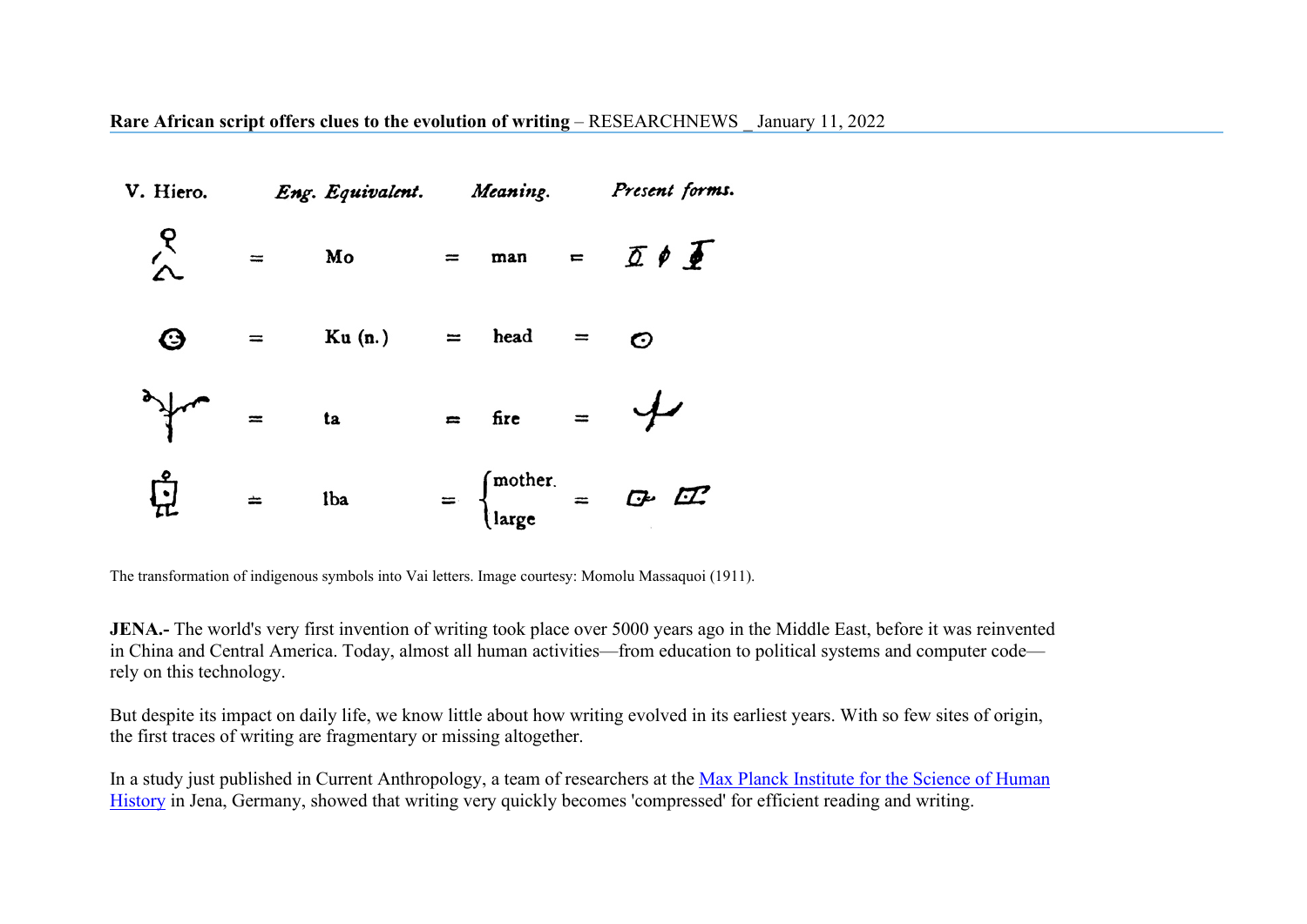To arrive at this insight they turned to a rare African writing system that has fascinated outsiders since the early 19th century.

"The Vai script of Liberia was created from scratch in about 1834 by eight completely illiterate men who wrote in ink made from crushed berries," says lead author Dr. Piers Kelly, now at the University of New England, Australia. The Vai language had never before been written down.

According to Vai teacher Bai Leesor Sherman, the script was always taught informally from a literate teacher to a single apprentice student. It remains so successful that today it is even used to communicate pandemic health messages.

"Because of its isolation, and the way it has continued to develop up until the present day, we thought it might tell us something important about how writing evolves over short spaces of time," says Kelly.

"There's a famous hypothesis that letters evolve from pictures to abstract signs. But there are also plenty of abstract letter-shapes in early writing. We predicted, instead, that signs will start off as relatively complex and then become simpler across new generations of writers and readers."

The team scrutinized manuscripts in the Vai language from archives in Liberia, the United States, and Europe. By analyzing year-by-year changes in its 200 syllabic letters, they traced the entire evolutionary history of the script from 1834 onwards. Applying computational tools for measuring visual complexity, they found that the letters really did become visually simpler with each passing year.

"The original inventors were inspired by dreams to design individual signs for each syllable of their language. One represents a pregnant woman, another is a chained slave, others are taken from traditional emblems. When these signs were applied to writing spoken syllables, then taught to new people, they became simpler, more systematic and more similar to one another," says Kelly.

This pattern of simplification can be observed over much longer time scales for ancient writing systems as well.

"Visual complexity is helpful if you're creating a new writing system. You generate more clues and greater contrasts between signs, which helps illiterate learners. This complexity later gets in the way of efficient reading and reproduction,